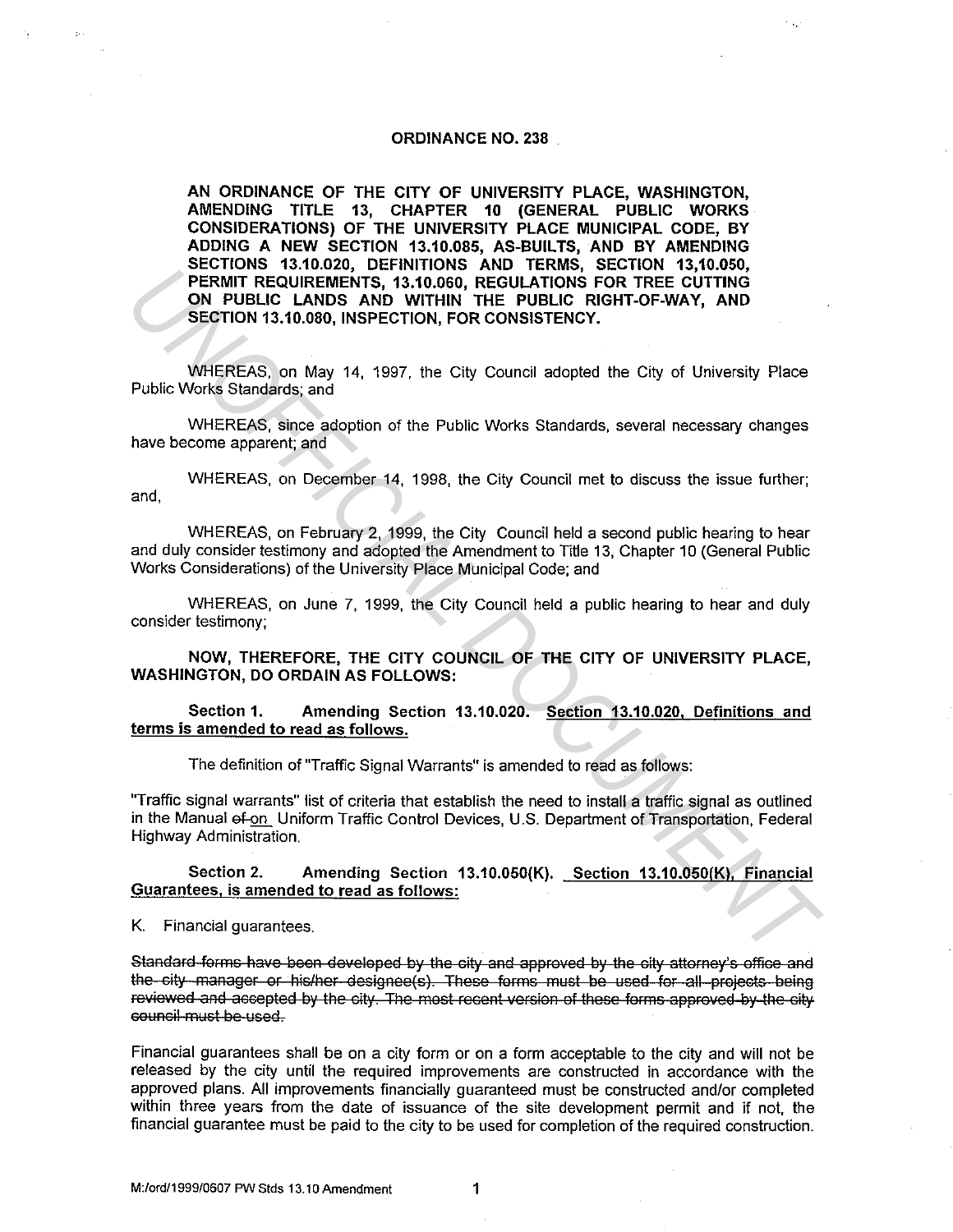Financial guarantee forms are at the end of this chapter and, when required, shall be used when making a submittal to the city.

Irrevocable letters of credit or other types of financial guarantees may be approved if acceptable to the city attorney and city manager or his/ her designee.

Financial guarantees under \$5,000 must be by an assignment of funds.

All financial guarantees shall run continuously until released by the city and shall not be subject to expiration or cancellation without written authorization from the city. All financial guarantees shall All financial guarantees shall run continuously until released by the city and shall not be subject to<br>expiration or cancellation without written authorization from the city. All financial guarantees shall<br>be project/site

The city may require a financial guarantee or withhold the certificate of occupancy of the structure to guarantee compliance with these regulations.

To determine the amount of the financial guarantee, an estimate shall be submitted to the city by the engineer detailing the work to be accomplished and the cost thereof. The estimate shall be based on current construction costs. The city will review the engineer's estimate and, if acceptable, will establish the financial guarantee at 125 percent of the engineer's estimate to allow for inflation and administration expenses should the city have to complete the project.

1. Site Development Construction Guarantee. Prior to issuance of a permit, the applicant will be required to submit a financial guarantee to the city to assure compliance with the provisions of these regulations, the permit, and accepted plans.

a. Financial guarantee may be submitted to the city in lieu of construction of the required improvements except in situations where the required work involves a safety or public welfare issue. Project approval shall not be granted until all required safety and public welfare issues are completed to the satisfaction of the city.

b. An engineer's estimate shall be submitted to the city by the engineer detailing the quantity of work to be done. in the eity right of way The estimate shall be based on current construction costs and shall be stamped and signed by the engineer.

An executed contract for the total project between a licensed, bonded contractor and the project applicant may be substituted in lieu of the engineer's estimate.

c. The city shall review the engineer's estimate or the executed contract, and if it is in order the city will establish the amount of the financial guarantee. The financial guarantee shall be 125 percent of the engineer's estimate or of the executed contract to allow for inflation and engineering administration expenses should the city have to complete the project.

d. The applicant will be allowed a two-year time period from the acceptance of the financial guarantee in which to complete the work after which the financial guarantee is subject to default to the city who will complete the work and use the guarantee for reimbursement. The applicant shall remain financially responsible for any and all costs exceeding the amount of the original financial quarantee. All financial guarantees shall run continuously until released by the city and shall not be subject to periodion or cancelistion without written authorization from the city. All financial guarantees shall provide the prope

e. Final approval of the street construction plans will not be given or a· construction permit issued until a financial guarantee is submitted an the amount necessary when so required by the city.

2. Private Storm Drainage Maintenance Financial Guarantee. Prior to issuance of a building permit or approval of a plat, the applicant will be required to submit a financial guarantee to the city to guarantee the maintenance of the private storm drainage system within the development.

a. The city shall require a bond or other financial surety acceptable to the city to guarantee that the applicant will correct any defect or subsequent problem in a dedicated improvement, including the satisfactory functioning of the project's drainage and/or drywall system caused by improper design, faulty construction, poor housing construction practices, or other reasons determined by the city. The guarantee shall not exceed 7.5 percent of the construction cost of the project as determined by the city. The guarantee shall remain in effect for a period of 18 months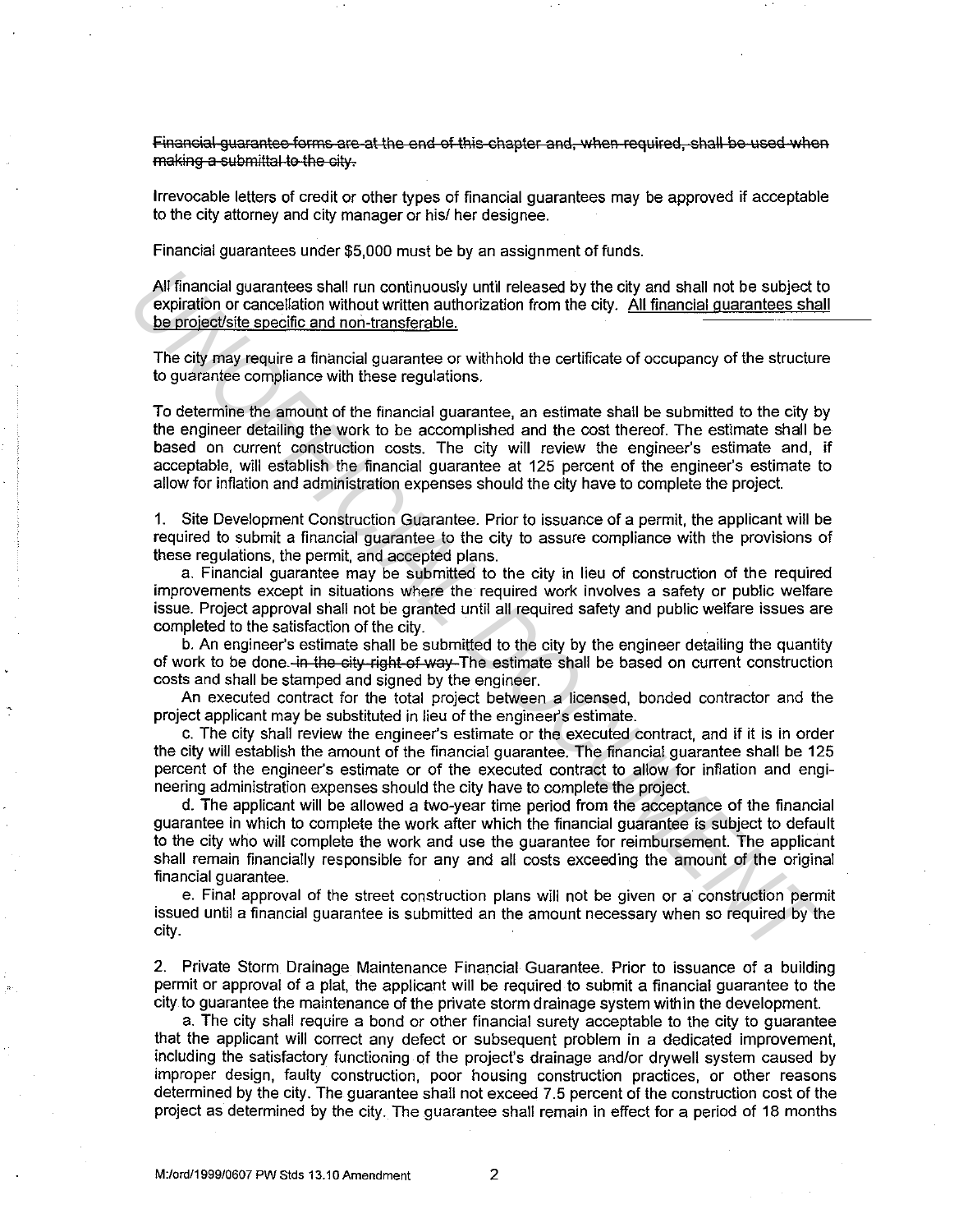from the time that the city accepts the street and/ or storm drainage system for maintenance. The applicant shall remain financially responsible for any and all costs exceeding the amount of the original financial guarantee.

b. The guarantee shall be submitted to the city before the improvements are dedicated to the city or, if applicable, before the posted construction bond is released back to the applicant at the applicant's option.

3. Public Road and Storm Drainage Cleaning Financial Guarantee. An assignment of funds will also be required of the building permit applicant to guarantee the cleaning of the public roads and storm drainage systems adjacent to or within the development. Cleaning frequency will be determined by the city and must continue until written notification is received from the city.

The assignment of funds must be submitted to the city upon application for a building permit and prior to issuance of the permit. The guarantee will be held by the city until the structure and the front yard landscaping has been completed.

The amount of the street cleaning guarantee will be \$150.00/lot for plats and \$1,000 to \$5,000 for commercial other developments, as determined by the city.

4. Procedure for Releasing Financial Guarantee for Private Storm Drainage Construction. Upon receipt of an acceptable letter of completion from the engineer, the city will release the applicable financial guarantee unless the city determines a drainage problem exists as a direct result of the development. If the applicant fails to correct the drainage problem, the city may seek to foreclose on the financial guarantee to obtain the funds to correct the deficiency. 3. Protosi and Storm Uratinage Costaining Prinancial Guissiants. An assignment of throw will be determined and store between the bublic point applicant to guissian discussion of the public roads and minimal by the city and

5. Procedure for Releasing Financial Guarantee for Private Storm Drainage Maintenance. Upon approval of the final inspection of all structures, and acceptance of a form supplied by the city, and completed by the developer, stating that the storm drainage system has been cleaned of all debris, dirt, sediment, etc., the city will release the applicable financial guarantee.

## **Section 3. Amending Section 13.10.160. Section 13.10.060, Regulations for tree cutting on public lands and within the public right-of-wav. Amended to read as follows:**

13.10.060 Regulations for tree cutting on public lands and within the public right-of-way.

1. Policy. It is the policy of the City of University Place to protect and preserve trees, shrubs, bushes, flowers and other landscaping on public lands and within the public right of way to: a) Preserve and enhance the City's aesthetic character and maintain visual screening and buffering;

b) Prevent landslides, accelerated soil creep, settlement and subsidence hazards;

c) Preserve habitat to the greatest extent feasible.

d) Minimize the potential for flooding, erosion, siltation or other form of pollution in a watercourse.

2. Prohibition of Damaging Trees or Landscaping Planted by the City. No person shall cut, remove, top, damage, prune, or trim any tree, bush, shrub, flower or other landscaping located by the City of University Place on public land or in the public right-of-way. The public right-of-way includes but is not limited to streets, street shoulders, planter strips and medians.

3. Prohibition of Cutting Significant Trees Planted Located within Public Rights of Ways. No person, including abutting property owners, shall cut, remove, top, damage, prune, or trim any significant tree located within a public right-of-way without first having obtained a right of way use permit from the City.

4. Exemptions. The following shall be exempt from the provisions of this Section: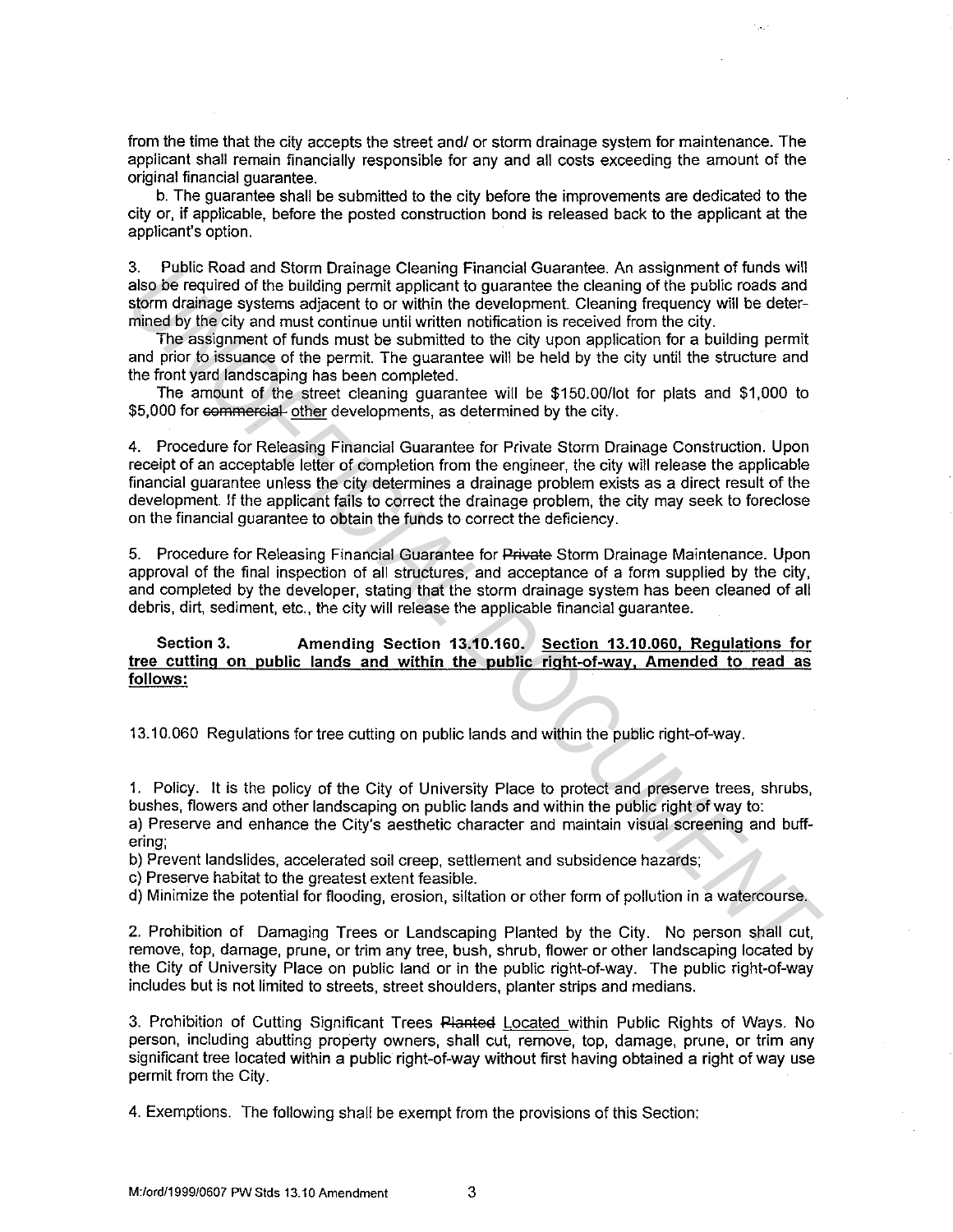a) Removal of trees and/or ground cover by the Public Works Department, Parks Department, Fire District and/or public or private utility in emergency situations involving immediate danger to life or property, substantial fire hazards, or interruption of services provided by a utility.

b) Removal of dead or terminally diseased or damaged ground cover or trees which have been certified as such by a forester, landscape architect or the City prior to their removal.

c) Maintenance activities including routine vegetation management and essential tree removal for public and private utilities, road rights of way, easements and parks.

d) Installation of distribution lines by public and private utilities provided that such activities are categorically exempt from the provisions of the State Environmental Policy Act.

### Section 4. Amending Section 13.10.080. Section 13.10.080, Inspection. is amended to read as follows:

### 13.10.080 Inspection.

All work performed within the public right-of-way, easements and/or private property, as described in these standards, whether by or for a private developer, by city forces, or by a city contractor, shall be done to the satisfaction of the city and in accordance with the WSDOT/APWA Standard Specification, any approved plans and these standards. Unless otherwise approved, any revision to construction plans must be approved by the city before being implemented. categorically exempt from the provisions of the State Emvironmental Policy Act.<br> **samended to read as follows:**<br> **UNOFFICIAL DOCE 11.4** Amending Section 13.10.080. Section 13.10.080. Inspection, Is<br>
All work persional with

It is the responsibility of the developer, contractor, or their agents to notify the city in advance of the commencement of any authorized work. A pre-construction meeting and/or field review shall be required before the commencement of work. Inspection fees shall be paid on or before the pre-construction meeting. Any necessary easements or dedications are required before plan approval.

It is the responsibility of the developer, contractor or their agents to have an approved set of plans and any necessary permits on the job site whenever work is being accomplished.

The city shall have authority to enforce these standards as well as other referenced or pertinent specifications. The city will appoint project engineers, assistants and inspectors as necessary to inspect the work and they will exercise such authority as the city engineer may delegate.

All specific inspections, test measurements or actions required of all work and materials are set forth in their respective chapters herein. Tests shall be performed at the owner's expense. Failure to comply with the provisions of these standards may result in stop work orders. removal of work accomplished, (at developer's expense) or other penalties as established by ordinance.

A project is considered final when a letter of acceptance is issued by the city to the party responsible for the project.

If adequate inspection is not called for before completion of the roadway construction. it may be necessarv for core drilling and testing to be performed to ensure an acceptable quality of roadway. When core drilling becomes necessary, the contractor will be billed and held fully responsible for all incurred costs.

Section 5. Adding a New Section 13.10.085. New Section 13.10.085 As Builts, is added to Chapter 13.10, to read as follows:

# 13.10.085 As-Builts.

As-built drawings must be provided to the city for all roadway and storm system construction. As-builts must be prepared by a licensed professional engineer or surveyor. stamped by the professional. and submitted prior to acceptance of any improvement.